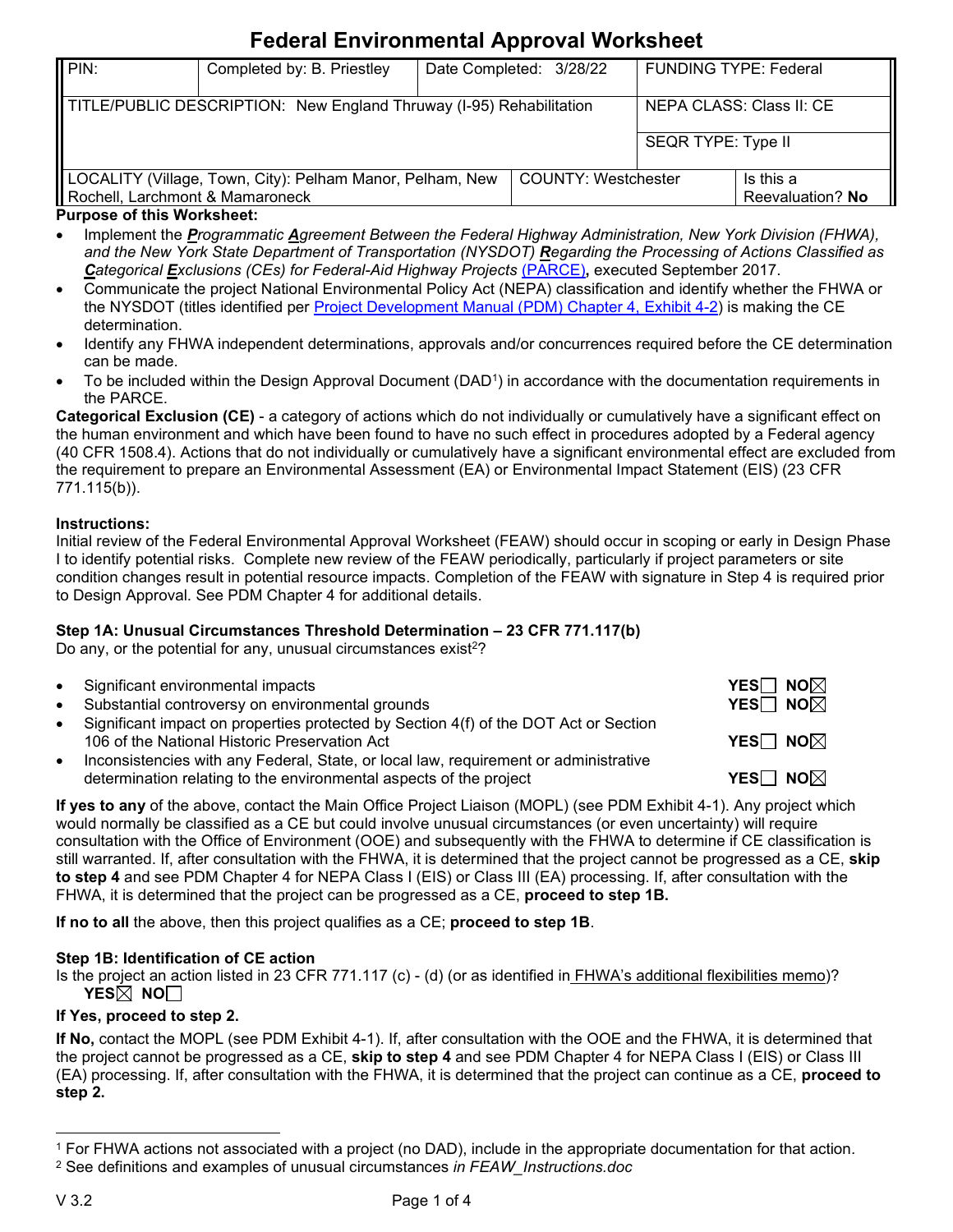## **Federal Environmental Approval Worksheet**

|                                                                                    | <b>Project ID Number:</b>                                                                                                                                                                                                            |                                                    | $\sim$                                                                                      |                                                                |                                                                                |
|------------------------------------------------------------------------------------|--------------------------------------------------------------------------------------------------------------------------------------------------------------------------------------------------------------------------------------|----------------------------------------------------|---------------------------------------------------------------------------------------------|----------------------------------------------------------------|--------------------------------------------------------------------------------|
| Step 2: FHWA environmental actions required prior to CE determination <sup>3</sup> |                                                                                                                                                                                                                                      |                                                    |                                                                                             |                                                                |                                                                                |
|                                                                                    | The Step 2 table identifies certain issues that require: the FHWA to make the CE determination (Column A and 2.4);<br>independent FHWA determinations (2.1); FHWA approvals, compliance or concurrence (2.2); or notification to the |                                                    |                                                                                             |                                                                |                                                                                |
|                                                                                    | FHWA (2.3). Review the FEAW Thresholds document to determine how to fill out each column of Step 2.                                                                                                                                  |                                                    |                                                                                             |                                                                |                                                                                |
| 2.1                                                                                | Required FHWA Independent environmental<br>determinations                                                                                                                                                                            | <b>PARCE</b><br>threshold<br>exceeded <sup>4</sup> | <b>FHWA</b><br>independent<br>determination/<br>concurrence<br>required                     | <b>Date Federal</b><br>determination/<br>concurrence<br>issued | <b>Resource not</b><br>present, or<br>present but<br>threshold not<br>exceeded |
|                                                                                    |                                                                                                                                                                                                                                      | A                                                  | В                                                                                           | <b>B1</b>                                                      | C                                                                              |
|                                                                                    | Executive Order (EO) 11990 Protection of<br><b>Wetlands Individual Finding</b>                                                                                                                                                       |                                                    |                                                                                             | Date Issued                                                    | $\boxtimes$                                                                    |
|                                                                                    | <b>ESA Section 7 Threatened and Endangered</b>                                                                                                                                                                                       | $\Box$                                             |                                                                                             | Date Issued                                                    | $\boxtimes$                                                                    |
| <b>Species</b>                                                                     | Section 106 of National Historic Preservation Act                                                                                                                                                                                    |                                                    |                                                                                             | Date Issued                                                    | $\boxtimes$                                                                    |
|                                                                                    | Section 4(f) (Park, Wildlife Refuge, Historic Sites,                                                                                                                                                                                 | П                                                  |                                                                                             | Date Issued                                                    | $\boxtimes$                                                                    |
|                                                                                    | and National Wild and Scenic Rivers)                                                                                                                                                                                                 |                                                    |                                                                                             |                                                                |                                                                                |
| 2.2                                                                                | Other FHWA environmental approvals,<br>compliance and/or concurrence required                                                                                                                                                        | <b>PARCE</b><br>threshold<br>exceeded <sup>4</sup> | <b>Threshold</b><br>exceeded; FHWA<br>approval,<br>compliance or<br>concurrence<br>required |                                                                | <b>Resource not</b><br>present, or<br>present but<br>threshold not<br>exceeded |
|                                                                                    | EO 11988 Floodplains                                                                                                                                                                                                                 |                                                    |                                                                                             |                                                                | $\boxtimes$                                                                    |
|                                                                                    | EO 13112 Invasive Species                                                                                                                                                                                                            |                                                    |                                                                                             |                                                                | $\boxtimes$                                                                    |
|                                                                                    | EO 12898 Environmental Justice                                                                                                                                                                                                       |                                                    |                                                                                             |                                                                | $\boxtimes$                                                                    |
| Safe Drinking Water Act Section 1424(e)                                            |                                                                                                                                                                                                                                      |                                                    |                                                                                             |                                                                | $\boxtimes$                                                                    |
| US Army Corps of Engineers, Section 404/10<br><b>NWP #23</b>                       |                                                                                                                                                                                                                                      |                                                    |                                                                                             |                                                                | $\boxtimes$                                                                    |
| Section 6(f) Land and Water Conservation Funds                                     |                                                                                                                                                                                                                                      |                                                    |                                                                                             |                                                                | $\boxtimes$                                                                    |
| <b>Migratory Bird Treaty Act</b>                                                   |                                                                                                                                                                                                                                      |                                                    |                                                                                             |                                                                | $\boxtimes$                                                                    |
| 23CFR772 Type I Noise abatement                                                    |                                                                                                                                                                                                                                      |                                                    |                                                                                             |                                                                | $\boxtimes$                                                                    |
| 2.3                                                                                | <b>Other Environmental Issues requiring FHWA</b><br>notification                                                                                                                                                                     | <b>PARCE</b><br>threshold<br>exceeded <sup>4</sup> | <b>FHWA</b><br>notification<br>threshold<br>exceeded                                        |                                                                | <b>Resource not</b><br>present, or<br>present but<br>threshold not<br>exceeded |
| US Army Corps of Engineers, Section 404/10<br><b>Individual Permit</b>             |                                                                                                                                                                                                                                      |                                                    |                                                                                             |                                                                | $\boxtimes$                                                                    |
| <b>National Wild and Scenic Rivers</b>                                             |                                                                                                                                                                                                                                      |                                                    |                                                                                             |                                                                | $\boxtimes$                                                                    |
| US Coast Guard Bridge Permit                                                       |                                                                                                                                                                                                                                      |                                                    |                                                                                             |                                                                | $\boxtimes$                                                                    |
|                                                                                    | Known hazardous waste site (only EPA National<br>Priority list)                                                                                                                                                                      |                                                    |                                                                                             |                                                                | $\boxtimes$                                                                    |
|                                                                                    | Project on or affecting Native American Lands                                                                                                                                                                                        |                                                    |                                                                                             |                                                                | $\boxtimes$                                                                    |
| 2.4                                                                                | Other Issues Triggering FHWA Approval of<br><b>Categorical Exclusion</b>                                                                                                                                                             | <b>PARCE</b><br>threshold<br>exceeded <sup>4</sup> |                                                                                             |                                                                | <b>Resource not</b><br>present, or<br>present but<br>threshold not<br>exceeded |
| <b>Property Acquisition</b>                                                        |                                                                                                                                                                                                                                      |                                                    |                                                                                             |                                                                | $\boxtimes$                                                                    |
| <b>Major Traffic Disruptions</b>                                                   |                                                                                                                                                                                                                                      |                                                    |                                                                                             |                                                                | $\boxtimes$                                                                    |
| Changes in Access Control                                                          |                                                                                                                                                                                                                                      |                                                    |                                                                                             |                                                                | $\boxtimes$                                                                    |

<sup>3</sup> **This table does not represent all environmental issues and actions that a project is subject to**. Classification as a CE does not exempt the project from further environmental review. Refer to the PDM and The Environmental Manual (TEM) to determine review requirements**.**  $^4$  When PARCE threshold is exceeded, the NYSDOT recommends that the project qualifies as a CE and requests the FHWA make the CE  $\,$ determination. Information on PARCE specific thresholds is contained within *the FEAW Thresholds document.*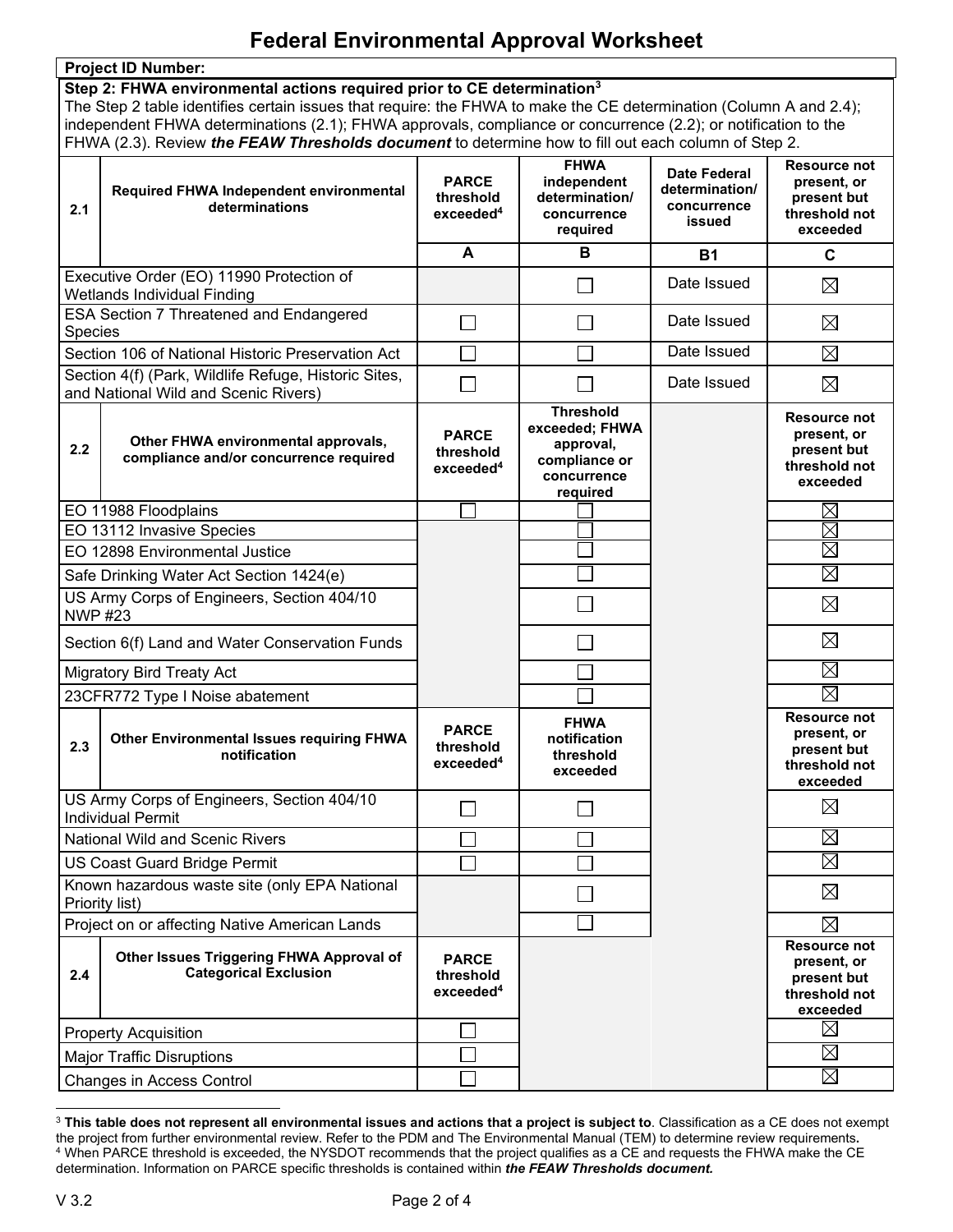### **Project ID Number:**

## **Step 3: Who makes the NEPA CE Determination?**

To identify which party, either the FHWA or the NYSDOT, makes the CE determination in accordance with the PARCE, follow the instructions found in the table below, beginning in Step 3A. This step also identifies which correspondence shell to use to distribute the FEAW and other environmental notifications or approvals.

| 3  | Determine whether the FHWA or the NYSDOT makes the CE determination and whether additional<br>notifications or approvals are required.                                                                                                                                                                                                                                                                                                                                                                                                              |  |  |
|----|-----------------------------------------------------------------------------------------------------------------------------------------------------------------------------------------------------------------------------------------------------------------------------------------------------------------------------------------------------------------------------------------------------------------------------------------------------------------------------------------------------------------------------------------------------|--|--|
|    | Is the project an action listed in 23 CFR 771.117 (c) - (d) (Answered yes in Step 1B)?                                                                                                                                                                                                                                                                                                                                                                                                                                                              |  |  |
|    | <b>YES</b> $\boxtimes$ If Yes, proceed to 3B.                                                                                                                                                                                                                                                                                                                                                                                                                                                                                                       |  |  |
| న్ | $NO$ If No, the FHWA makes the CE determination.<br>For Locally Administered Federal Aid Projects only, the DAD, the NYSDOT recommendation and<br>request (that the FHWA determines the project qualifies as a CE) are sent from the Regional Planning<br>and Program Manager (RPPM) to the FHWA directly using Shell 4.<br>For all other projects, the DAD and the NYSDOT recommendation and request (that the FHWA<br>$\bullet$<br>determines the project qualifies as a CE) are sent to the MOPL for review using Shell 3.<br>Proceed to Step 4. |  |  |
|    | Are any of the CE Thresholds from the PARCE exceeded (Are there any checks in Column A of Step<br>$2)$ ?                                                                                                                                                                                                                                                                                                                                                                                                                                            |  |  |
| æ, | <b>YES</b> $\Box$ If Yes, the FHWA makes the CE determination.<br>For Locally Administered Federal Aid Projects only, the DAD and the NYSDOT recommendation<br>$\bullet$<br>and request (that the FHWA determines the project qualifies as a CE) are sent from the RPPM to the<br>FHWA directly using Shell 4.<br>For all other projects, the DAD and the NYSDOT recommendation and request (that the FHWA<br>$\bullet$<br>determines the project qualifies as a CE) are sent to the MOPL for review using Shell 3.<br>Proceed to Step 4.           |  |  |
|    | NO $\boxtimes$ If No, proceed to 3C.                                                                                                                                                                                                                                                                                                                                                                                                                                                                                                                |  |  |
|    | Are there outstanding independent environmental approvals or concurrences? (Are there checks in<br>column B of Step 2.1 without dates in column B1)?<br><b>YES</b> $\Box$ If Yes, then the FHWA makes the CE determination.<br>For Locally Administered Federal Aid Projects only, the DAD and the NYSDOT recommendation<br>$\bullet$<br>and request (that the FHWA determines the project qualifies as a CE) are sent from the RPPM to the                                                                                                         |  |  |
| 9C | FHWA directly using Shell 4.                                                                                                                                                                                                                                                                                                                                                                                                                                                                                                                        |  |  |
|    | For all other projects, the DAD and the NYSDOT recommendation and request (that the FHWA<br>$\bullet$<br>determines the project qualifies as a CE) are sent to the MOPL for review using Shell 3.<br>Proceed to Step 4.                                                                                                                                                                                                                                                                                                                             |  |  |
|    | $NO \boxtimes$ If No, the NYSDOT makes the NEPA CE determination. Proceed to 3D.                                                                                                                                                                                                                                                                                                                                                                                                                                                                    |  |  |
| 9D | Are there<br>$\Box$ any circumstances requiring demonstration of applicable EO compliance (any checks in column B of<br>Table 2.2); or<br>any issues requiring the FHWA environmental notification (any checks in column B of Table 2.3)?                                                                                                                                                                                                                                                                                                           |  |  |
|    | <b>YES</b> $\Box$ If either box is checked, once all required approvals and concurrences have been<br>secured, the NYSDOT makes the CE determination but the information must be forwarded to FHWA for<br>notification or action prior to Design Approval using Shell 1. Proceed to step 4.                                                                                                                                                                                                                                                         |  |  |
|    | NO $\boxtimes$ If neither box is checked, once all required approvals and concurrences have been<br>secured the NYSDOT makes the CE determination without notification to the FHWA. The project will<br>use Shell 2. Proceed to step 4.                                                                                                                                                                                                                                                                                                             |  |  |